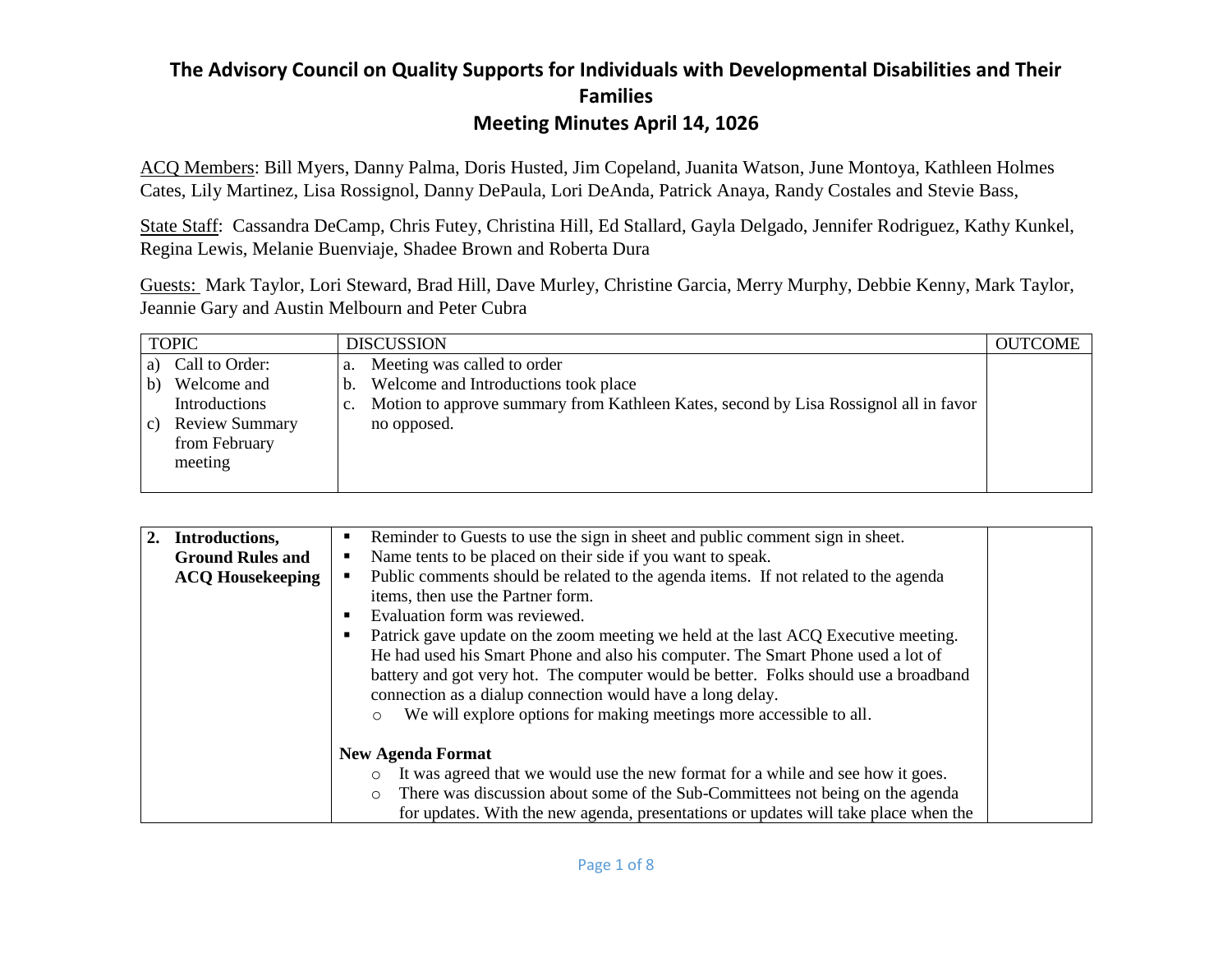|                         | Executive Committee requests them from the Subcommittee. It was asked that the             |
|-------------------------|--------------------------------------------------------------------------------------------|
|                         | Subcommittee Chairs contact the Executive Committee if they have a concern that            |
|                         | needs to be brought to the ACQ so they can be placed on a future agenda                    |
|                         | The Executive Committee was willing to have phone calls with the Sub-Committees<br>$\circ$ |
|                         | if needed.                                                                                 |
|                         | <b>Stipends</b>                                                                            |
|                         | Discussion tabled until the Executive Committee can meet again. This will be<br>$\circ$    |
|                         | moved to the next meeting agenda.                                                          |
|                         | Forward comments on Stipends to Gayla or the Executive Committee members so<br>$\circ$     |
|                         | they have your comments/concern when we they meet to discuss Stipends.                     |
|                         |                                                                                            |
|                         | <b>Presentation on Flexible Supports Pilot Project</b>                                     |
| 3. Goal 1. Insure       | AAA and ARCA<br>$\circ$                                                                    |
| <b>Quality Services</b> |                                                                                            |
|                         | A Beloved Community Presentation on Flexible Supports pilot project                        |
|                         |                                                                                            |
|                         | Rebecca Schumann stated their approach to the project is from the individual and           |
|                         | community level. They share ideas and focus on how people can belong in their              |
|                         | community and how they can find things that can benefit them. They ask the question,       |
|                         | what are things that are important to you? What will work for you? Person Centered         |
|                         | Planning is part of this culture and they incorporate learning journeys. It is how we      |
|                         | think, talk and how we make choices and decisions. The program is more grassroots and      |
|                         | individualized. Less seems to be more in this program and people are geared towards        |
|                         | using other resources other than waiver services.                                          |
|                         |                                                                                            |
|                         | Jeannie, Gary and Austin Melbourn, participants in the pilot project, spoke about their    |
|                         | experience with this program. Austin created a vision board about his dreams, and what     |
|                         | he was afraid of. His team had never been encouraged to dream for Austin. This gave        |
|                         | them the idea to develop a story board where they could visualize where they have been,    |
|                         | and where they want to go. The people in this pilot group are working on cooking skills    |
|                         |                                                                                            |
|                         | and conflict skills. They have Pick up and Play sessions which is a spontaneous group      |
|                         | gathering, you get noise makers and someone starts a beat and pretty soon everyone is      |
|                         | doing something and playing music. They are trying to get other students in the area       |
|                         | involved. They want to do integrate this with the Theater Department of NM State. They     |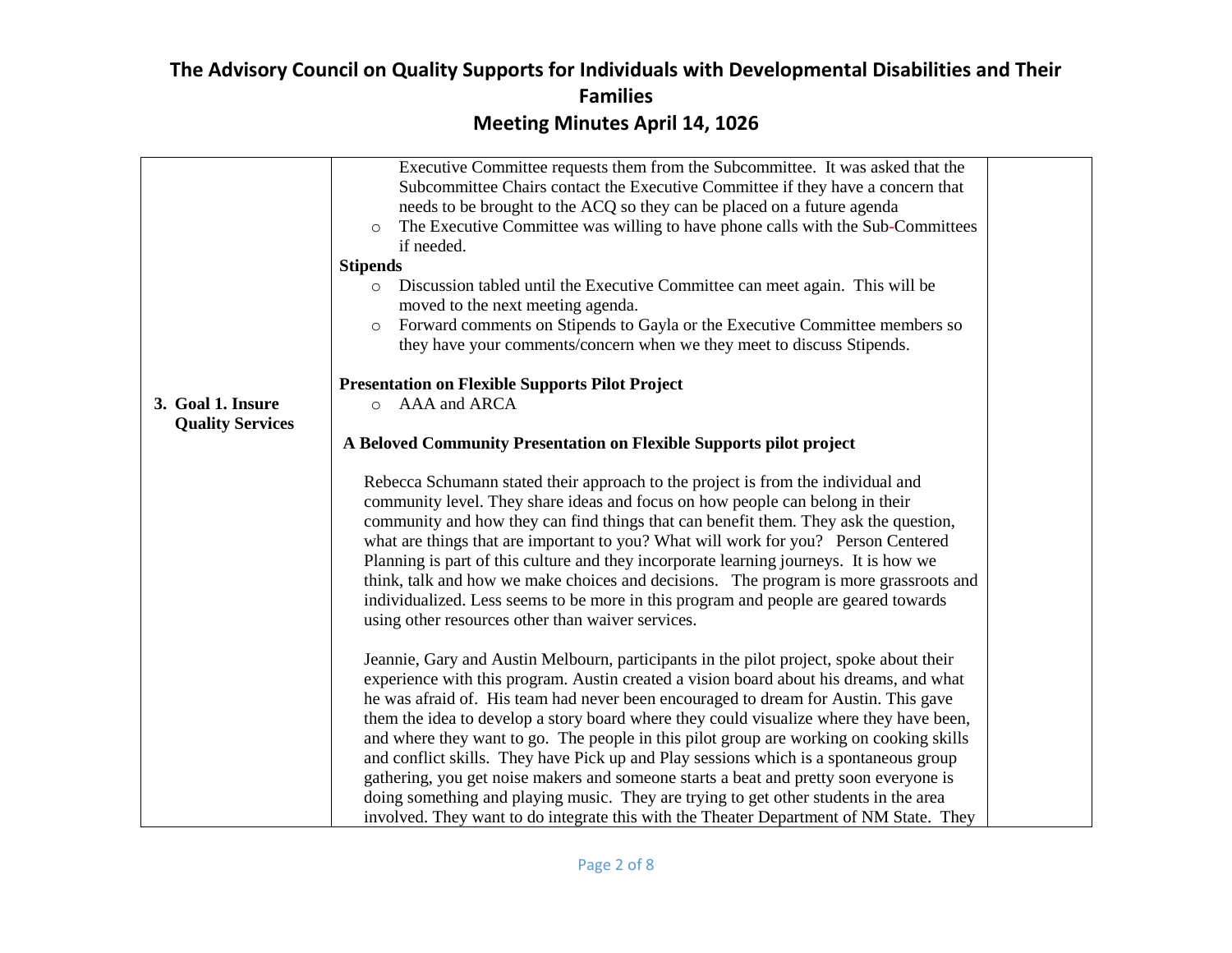| would like to get instruction from those studying theater. They are working to get the<br>program moving forward. They want to include more than those with special needs.                                                                                                                                                                                                                                                                                                                                                                                                                                                                                                                                                                                                                                                                                                                                                                                                                                                                                                                                                                                                                                   |  |
|--------------------------------------------------------------------------------------------------------------------------------------------------------------------------------------------------------------------------------------------------------------------------------------------------------------------------------------------------------------------------------------------------------------------------------------------------------------------------------------------------------------------------------------------------------------------------------------------------------------------------------------------------------------------------------------------------------------------------------------------------------------------------------------------------------------------------------------------------------------------------------------------------------------------------------------------------------------------------------------------------------------------------------------------------------------------------------------------------------------------------------------------------------------------------------------------------------------|--|
| Mrs. Melbourn feels that this program allows people to make a difference if simply given<br>the opportunity. Community Guides are usually ages 18-24 and were working with<br>individuals in that age range.                                                                                                                                                                                                                                                                                                                                                                                                                                                                                                                                                                                                                                                                                                                                                                                                                                                                                                                                                                                                 |  |
| A Beloved Community originally started out with 15 people, picked up another 6 for a<br>total of 23 with an annual budget of \$108,000.                                                                                                                                                                                                                                                                                                                                                                                                                                                                                                                                                                                                                                                                                                                                                                                                                                                                                                                                                                                                                                                                      |  |
| <b>ARCA-</b> Presentation on Flexible Supports pilot project-                                                                                                                                                                                                                                                                                                                                                                                                                                                                                                                                                                                                                                                                                                                                                                                                                                                                                                                                                                                                                                                                                                                                                |  |
| Merry Murphy and Christine Garcia are Circle of Support Guides along with two other<br>guides that work on this project through ARCA. They worked with the first 18 people<br>who had to learn how to work with services, natural supports and independent skills.<br>ARCA uses the My Star tool (developed by ARCA) which develops the participant's<br>meaningful day and includes a neighborhood mapping tool. They try and find things<br>within the neighborhood the participant's lives in that interests the participant. The<br>relationship mapping tool allows them to find out who the participants are closest too,<br>and who their natural supports are. The guides take the participants to the places they<br>have chosen to go too. We have people who ask to help them find jobs. Feedback from<br>family members is thrilling, they are on ball teams or bowling teams. Everyone is<br>different, some want to learn to ride the bus, join sports groups or create art. They work<br>with homeless shelters and animal shelters There is training required such as, Safety,<br>CPR and Behavioral. Parents are a huge source for this training, as they know there<br>family member best. |  |
| ARCA original started with 18 people then picked up another 9 for 27 people total with<br>an annual budget of \$208,000.                                                                                                                                                                                                                                                                                                                                                                                                                                                                                                                                                                                                                                                                                                                                                                                                                                                                                                                                                                                                                                                                                     |  |
| ACQ discussion on next steps regarding the Flexible Supports pilot project<br>It was suggested that we find out what kind of reports are being provided to get this<br>$\circ$<br>funding then we need a cost ration analysist before the ACQ provide any<br>recommendation to the DOH.                                                                                                                                                                                                                                                                                                                                                                                                                                                                                                                                                                                                                                                                                                                                                                                                                                                                                                                      |  |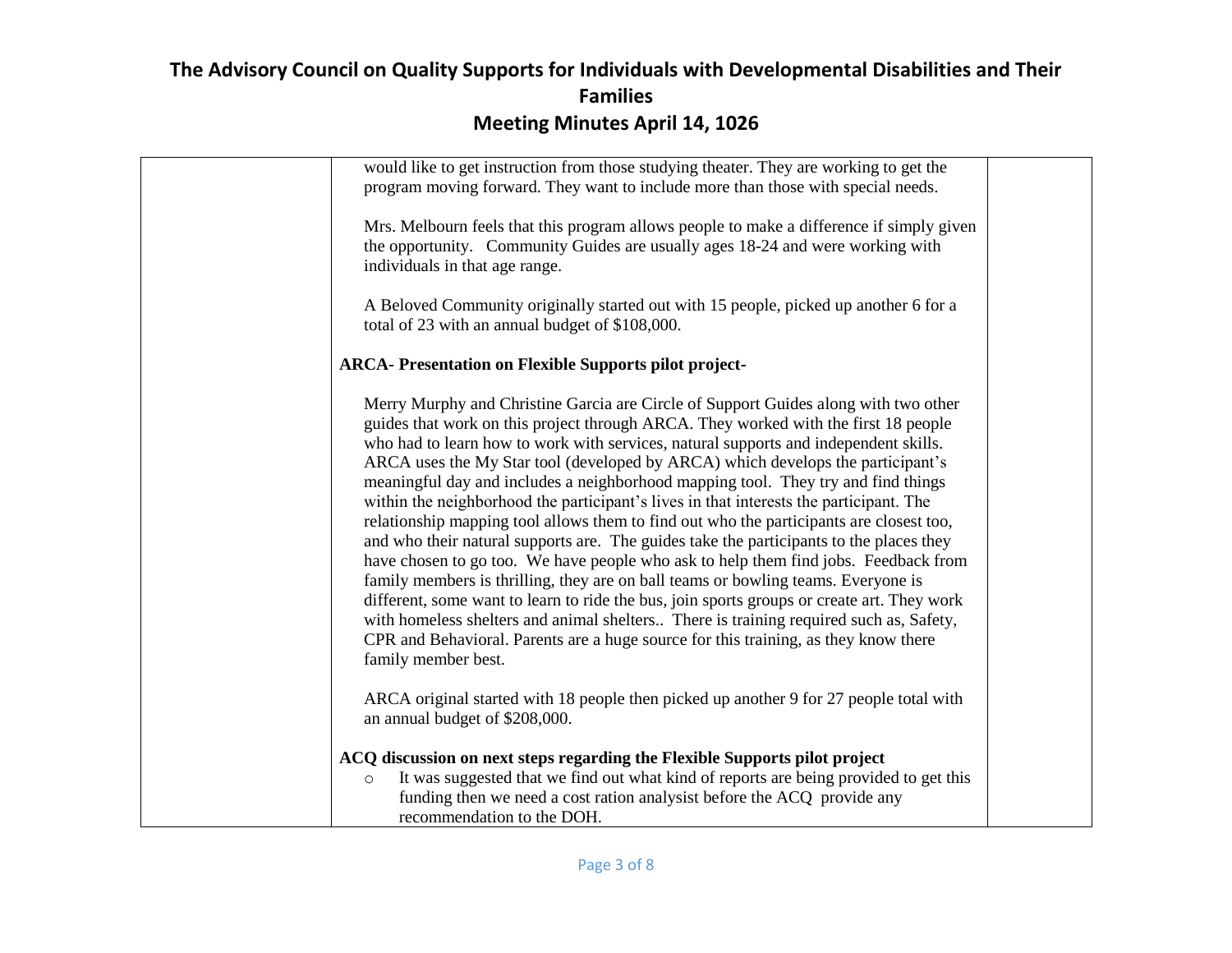|    |                         | Cassandra DeCamp stated the Wait list committee is looking at this through the<br>$\circ$ |  |
|----|-------------------------|-------------------------------------------------------------------------------------------|--|
|    |                         | SM20 report to see where we are now.                                                      |  |
|    |                         | Recommendation is to figure out a time to come back to this for an open<br>$\circ$        |  |
|    |                         | conversation so we can determine next steps or recommendations from the ACQ.              |  |
|    |                         | The SM 20 should have been specific on what the outcomes<br>$\checkmark$                  |  |
|    |                         | should have been.                                                                         |  |
|    |                         | $\checkmark$ How long is this money going to be re-occurring?                             |  |
|    |                         | $\checkmark$ What was the original intend of the program                                  |  |
|    |                         | $\checkmark$ How long does the State plan on doing keeping this program.                  |  |
| 4. | <b>Goal 2. Increase</b> | Waitlist Sub-Committee presentation summarizing SM 20 Task Force report                   |  |
|    | <b>System Capacity</b>  |                                                                                           |  |
|    |                         | Discussion of the new allocation group:<br>$\circ$                                        |  |
|    |                         | Nearly half of those receiving an allocation had their allocation on hold and<br>$\circ$  |  |
|    |                         | removed the hold sometime between the last allocation group in January                    |  |
|    |                         | 2015 and before 3/9/16                                                                    |  |
|    |                         | Registrants receiving an allocation would have the opportunity to attend an<br>O          |  |
|    |                         | Allocation Fair in their region to receive information about the allocation               |  |
|    |                         | process                                                                                   |  |
|    |                         | Provided information about the cities/towns in which the fairs will                       |  |
|    |                         | be held and advised only open to those who receive an allocation,                         |  |
|    |                         | not the general public                                                                    |  |
|    |                         | Allocation Reporting Form updates for Mi Via will transfer from the Mi Via<br>$\circ$     |  |
|    |                         | group to IEB effective with this allocation group                                         |  |
|    |                         | Both Case Managers and Consultants will only need to provide the                          |  |
|    |                         | O                                                                                         |  |
|    |                         | Allocation Reporting Form on the $15th$ (which is a change for Case                       |  |
|    |                         | Managers who previously provided it on the $1st$ and $15th$ )                             |  |
|    |                         | Change in closing delayed allocations – registrant with no movement<br>$\circ$            |  |
|    |                         | without good cause (i.e. cut off contact w/Case Manager or Consultant,                    |  |
|    |                         | refusing to complete paperwork, etc.) will be closed                                      |  |
|    |                         | KIT letter and survey:<br>$\circ$                                                         |  |
|    |                         | Still in process. We wanted to have an online presence to allow registrants to<br>$\circ$ |  |
|    |                         | respond online, but Survey Monkey's agreements did not meet our                           |  |
|    |                         | requirements. We considered another option, but decided to separate any                   |  |
|    |                         | PHI on the KIT letter from the survey so that we can use Survey Monkey. I                 |  |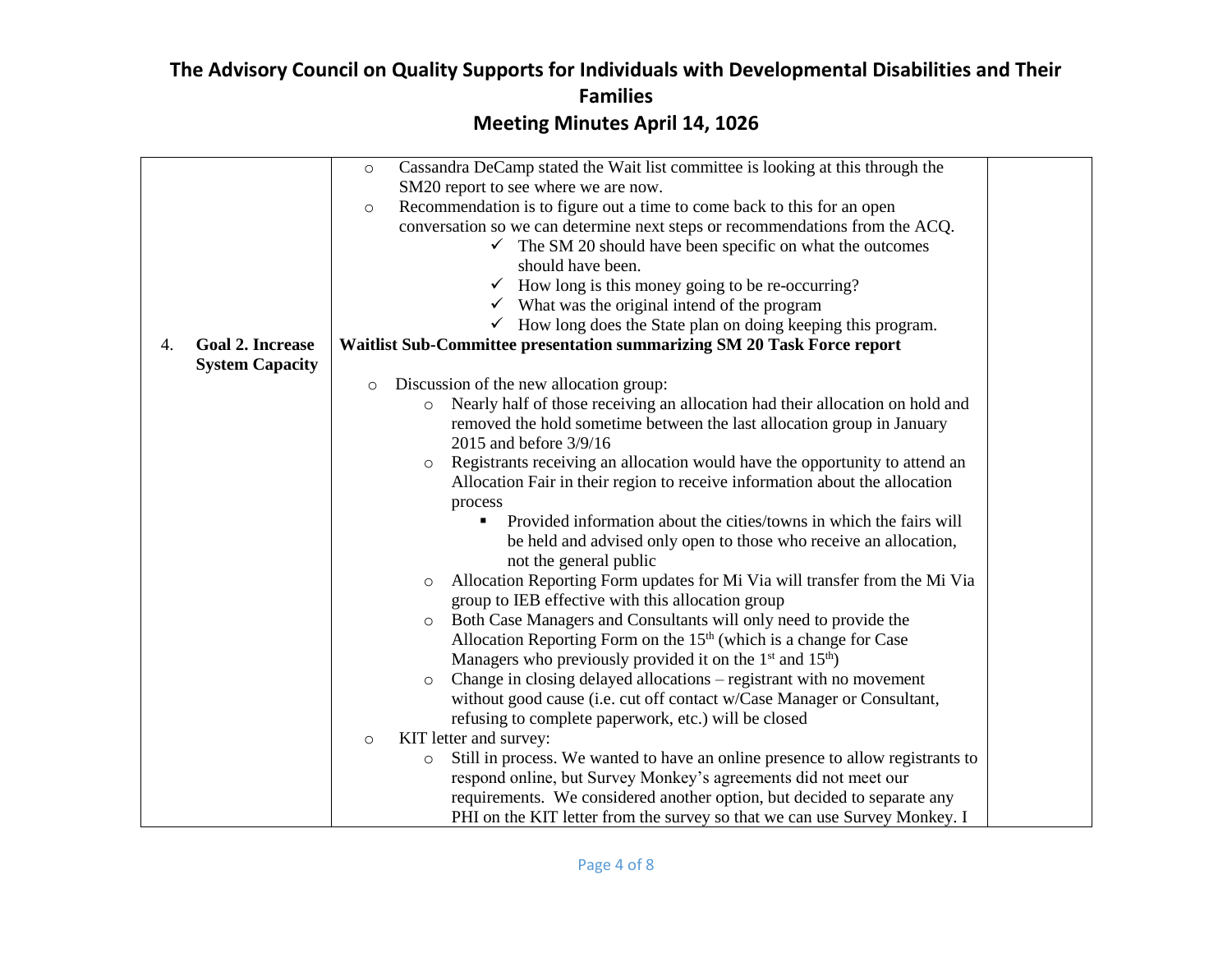|                              | have to follow up with others within DDSD to obtain information about<br>processing $4,000+$ results.<br>SB216 report:<br>The report is still in draft form and has not been finalized. Cathy provided<br>$\circ$<br>the report to Senator Soules for him to review and provide feedback.<br><b>SM20 Task Force Report:</b><br>Our meeting did not have a lot of time to discuss this, as there was a lot of<br>$\circ$<br>information and questions surrounding the allocation group.<br>Analysis of the report is minimal at the moment<br>$\circ$<br>Following up on Flexible Supports – this was discussed heavily<br>following my update. Some of it ties into the SM20 Task Force<br>Report since Flexible Supports is one of the outcomes of the Task<br>Force Report<br>Reviewed the cost per person estimates and current DDW and Mi<br>Via costs are lower than projected in the report<br>Waiting list is larger than anticipated in the report; current day was<br>at 6,500 on the waiting list<br>Will review the Task Force Report at the next ACQ Wait List<br>Subcommittee meeting on 6/8 at 2:00p.<br>Discussion returned to the Flexible Supports presentations and<br>requested follow up, whether it be by the Executive Committee or a<br>special meeting, at another time as not to deviate from the agenda<br><b>ACQ</b> discussion on next steps<br>Schedule time on next agenda to talk about possible next steps. Follow up on<br>requested additional information |  |
|------------------------------|----------------------------------------------------------------------------------------------------------------------------------------------------------------------------------------------------------------------------------------------------------------------------------------------------------------------------------------------------------------------------------------------------------------------------------------------------------------------------------------------------------------------------------------------------------------------------------------------------------------------------------------------------------------------------------------------------------------------------------------------------------------------------------------------------------------------------------------------------------------------------------------------------------------------------------------------------------------------------------------------------------------------------------------------------------------------------------------------------------------------------------------------------------------------------------------------------------------------------------------------------------------------------------------------------------------------------------------------------------------------------------------------------------------------------------------------------------------------------------------------|--|
| 5.<br><b>Goal 3. Improve</b> | <b>Information on the Medically Fragile Waiver Renewal</b>                                                                                                                                                                                                                                                                                                                                                                                                                                                                                                                                                                                                                                                                                                                                                                                                                                                                                                                                                                                                                                                                                                                                                                                                                                                                                                                                                                                                                                   |  |
| Communication                | HSD let everyone know that the Tribal letter stating the State was going to renew<br>$\circ$                                                                                                                                                                                                                                                                                                                                                                                                                                                                                                                                                                                                                                                                                                                                                                                                                                                                                                                                                                                                                                                                                                                                                                                                                                                                                                                                                                                                 |  |
| with Stakeholders            | the Medically Fragile Waiver would go out April 14th or April 15th, and the 30                                                                                                                                                                                                                                                                                                                                                                                                                                                                                                                                                                                                                                                                                                                                                                                                                                                                                                                                                                                                                                                                                                                                                                                                                                                                                                                                                                                                               |  |
|                              | day Public Comment period would start the day the Tribal Letter is sent. The<br>Public Hearing will be June $14th$ , 2016. Comments will be published on the HSD                                                                                                                                                                                                                                                                                                                                                                                                                                                                                                                                                                                                                                                                                                                                                                                                                                                                                                                                                                                                                                                                                                                                                                                                                                                                                                                             |  |
|                              | website. The waiver will be submitted on July 1 <sup>st</sup> 2016. No changes will be made                                                                                                                                                                                                                                                                                                                                                                                                                                                                                                                                                                                                                                                                                                                                                                                                                                                                                                                                                                                                                                                                                                                                                                                                                                                                                                                                                                                                  |  |
|                              | to the Medically Fragile Waiver. However, the State might look at an amendment                                                                                                                                                                                                                                                                                                                                                                                                                                                                                                                                                                                                                                                                                                                                                                                                                                                                                                                                                                                                                                                                                                                                                                                                                                                                                                                                                                                                               |  |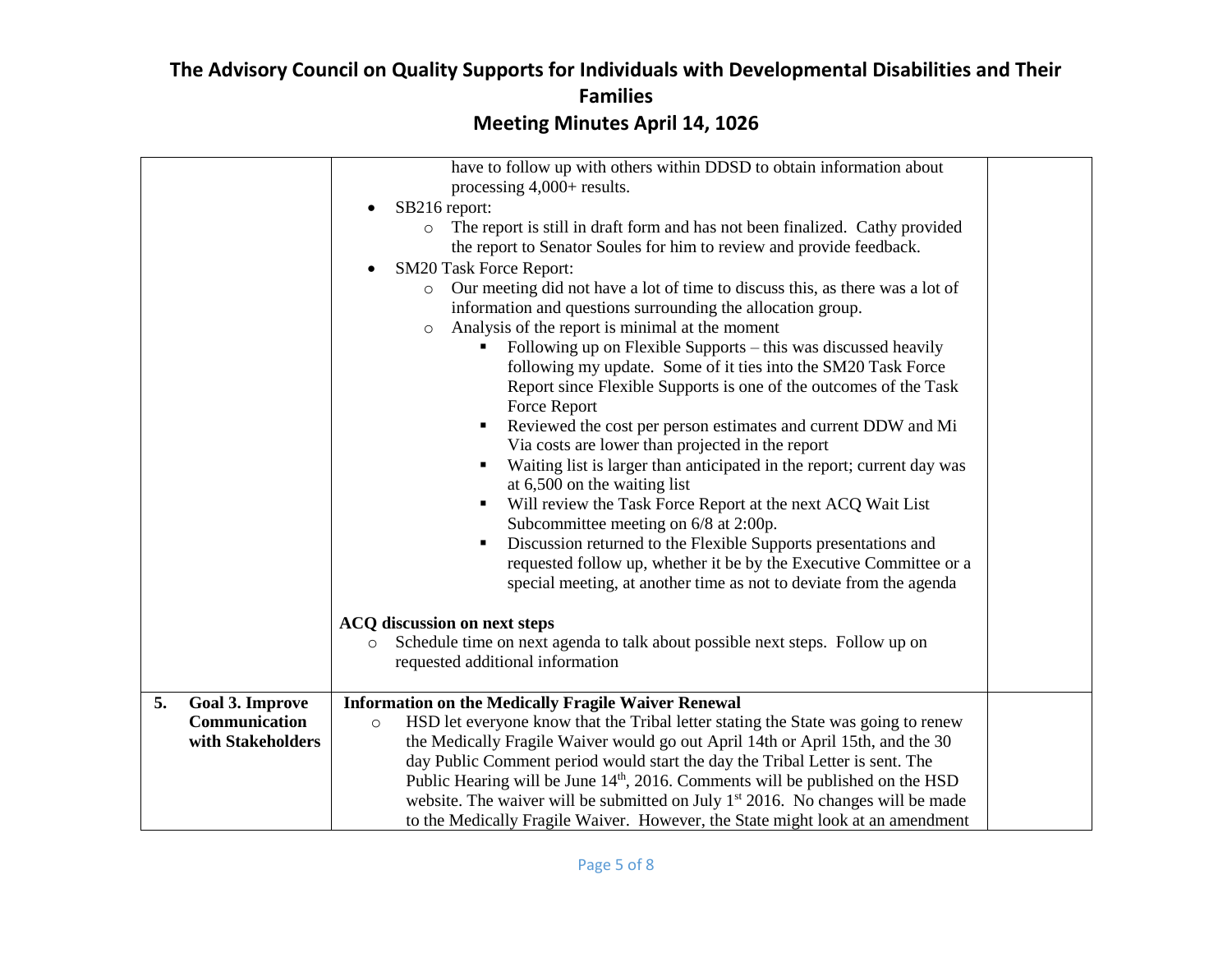| if it is determined changes need to occur such as a rate increase or the need to add         |  |
|----------------------------------------------------------------------------------------------|--|
| Environmental Modifications as a service in the future.                                      |  |
|                                                                                              |  |
| The waiver application will be posted on HSD website and will be forwarded to<br>$\circ$     |  |
| Gayla for sharing with the ACQ.                                                              |  |
| <b>Policy and Quality Subcommittee</b>                                                       |  |
| The Committee discussed having a summit this year. They reviewed the summary<br>$\circ$      |  |
| from the last summit, to see if we are addressing the concerns that came out of the          |  |
| Summit from 2014. The Committee decided it was not necessary to hold another                 |  |
| Summit this year.                                                                            |  |
| They reviewed the crosswalk. Chris will send out the finalized crosswalk.                    |  |
| $\circ$                                                                                      |  |
| • Chris will send the meeting summary out so everyone knows what                             |  |
| the final changes were.                                                                      |  |
| The Committee reviewed the Score Card and made some final changes. The final<br>$\circ$      |  |
| must be developed by June and must be up and running on July 1 <sup>st</sup> .               |  |
| The Committee also discussed the possibility of having a Sub-Committee<br>$\circ$            |  |
| concerning falls.                                                                            |  |
| The Data Management Unit might do a QA training for providers to track falls to<br>$\circ$   |  |
| include in Significant Events.                                                               |  |
|                                                                                              |  |
| Presentation on Jackson Evaluative Components-Shadee Brown, Bureau Chief from the            |  |
| Ligation Bureau stated in April 2015, Judge Parker came up with a list of over 200 tasks     |  |
| before we can disengage the Jackson Lawsuit. The old obligations will be consumed by the     |  |
| new plan.                                                                                    |  |
| Disengagement is met at the objective level<br>$\circ$                                       |  |
| Dr. Gant will give us her positon on disengagement. We can file her position with<br>$\circ$ |  |
| Jude Parker.                                                                                 |  |
| Our Quarterly Reports will show progress on each task.<br>$\circ$                            |  |
| The Disengagement Table is broken out into 3 categories which are Health,<br>$\circ$         |  |
| Employment and Safety.                                                                       |  |
|                                                                                              |  |
|                                                                                              |  |
|                                                                                              |  |
|                                                                                              |  |
|                                                                                              |  |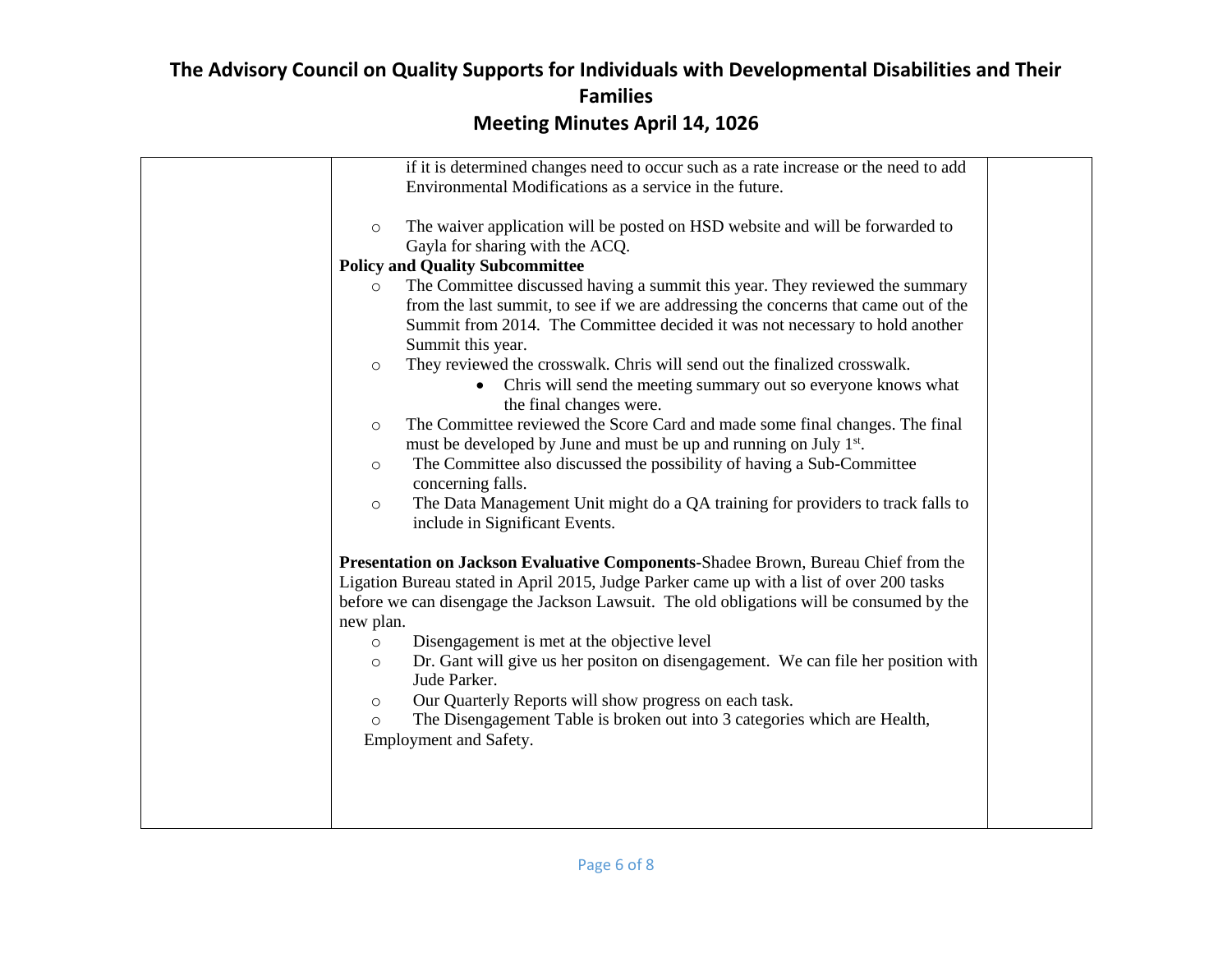|                                           | <b>ACQ Discussion on next steps</b>                                                                                                                                                                                                                                                                                                                                                                                                                                                                                                                                                                                                                                                                                                                                                                                                                                                                            |  |
|-------------------------------------------|----------------------------------------------------------------------------------------------------------------------------------------------------------------------------------------------------------------------------------------------------------------------------------------------------------------------------------------------------------------------------------------------------------------------------------------------------------------------------------------------------------------------------------------------------------------------------------------------------------------------------------------------------------------------------------------------------------------------------------------------------------------------------------------------------------------------------------------------------------------------------------------------------------------|--|
|                                           | Lori reported that Cathy Stevenson said we could create a Facebook page or<br>$\circ$<br>closed list serve group as long as it was a private group and was not associated<br>with DOH. If that is something the ACQ is interested in, Lori would pursue<br>those options and report back the Executive Committee with recommendations<br>that could be taken to DDSD.<br>Mi Via has a monthly newsletter which provides information on dates of<br>$\circ$<br>meetings and they have something called the Circle of Support which is a list of<br>state employee contact information for issues and concerns.<br>How can we conduct our ACQ meetings without eliminating any voice?<br>$\circ$<br>For individual concerns<br>$\circ$<br>Use Partner form or request to be put on the next agenda for a topic. This<br>will eliminate a perceived discrimination<br>One could speak during the open agenda time |  |
| <b>ACQ Membership</b>                     |                                                                                                                                                                                                                                                                                                                                                                                                                                                                                                                                                                                                                                                                                                                                                                                                                                                                                                                |  |
| <b>Discussion</b>                         | Review tracking sheet<br>$\bullet$<br>Tabled until next meeting when we have final documents.<br>$\circ$                                                                                                                                                                                                                                                                                                                                                                                                                                                                                                                                                                                                                                                                                                                                                                                                       |  |
| <b>Communication</b><br><b>Strategies</b> | Communication related to Mi Via.-- Going forward if Mi Via could get some<br>$\bullet$<br>information on how they should communicate to the ACQ it would be more effective<br>when brought to the ACQ<br>The Mini Grant RFP is now on hold. The Department we will look this with our<br>$\circ$<br>FY 17 budget starting in July.                                                                                                                                                                                                                                                                                                                                                                                                                                                                                                                                                                             |  |
| <b>ACQ Wise Plan</b><br>timelines         | We do not have timelines.                                                                                                                                                                                                                                                                                                                                                                                                                                                                                                                                                                                                                                                                                                                                                                                                                                                                                      |  |